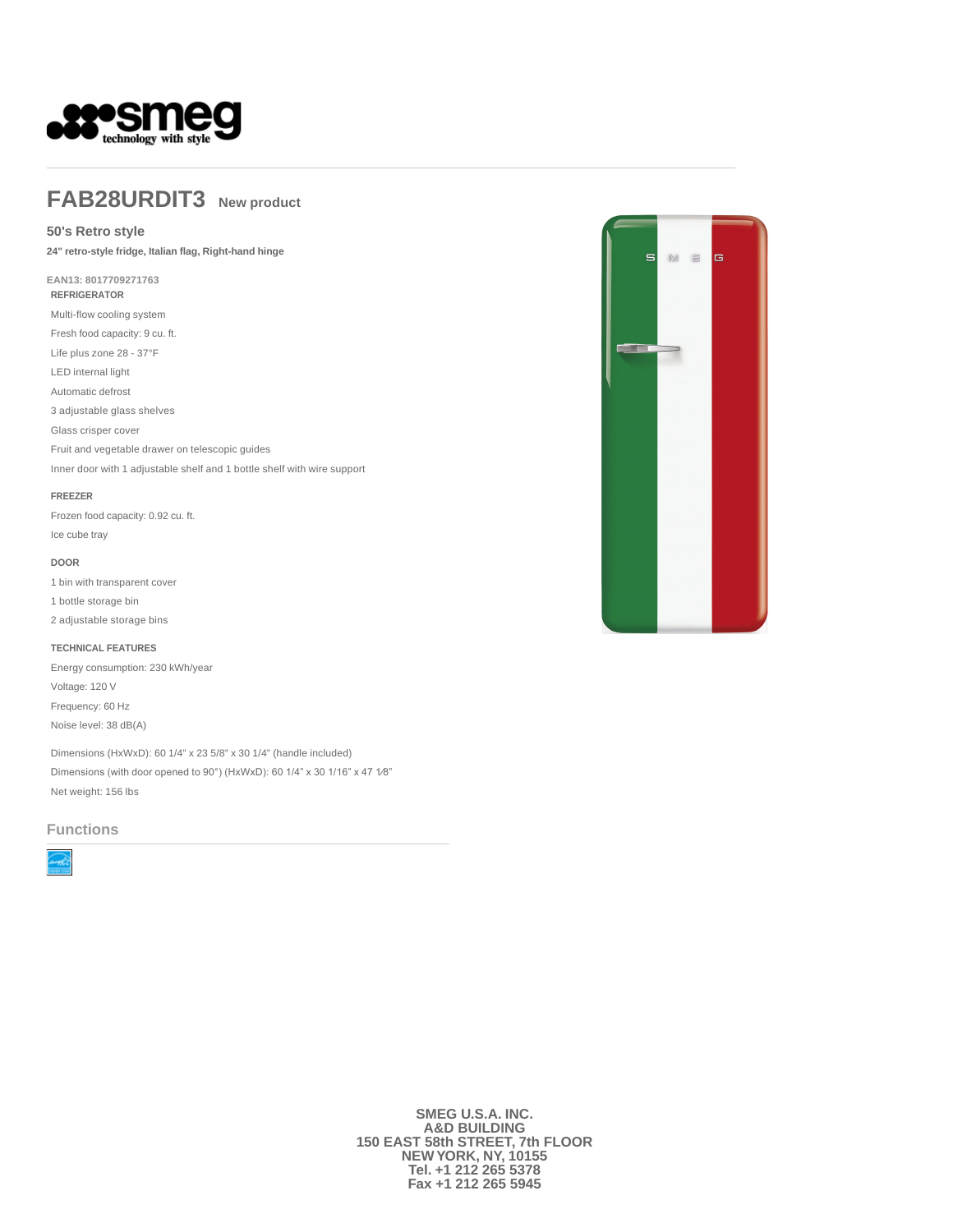

## **FAB28URDIT3**

**50's Retro style**  fridge free standing italian flag



### **Energy Star and ISO14001 Certified:**



The SMEG production process is carefully-managed in order to limit the environmental impact as much as possible. The ISO process is checked and certified by Independent International bodies IQNET and CISQ (SMEG complies with the standard ISO14001). All SMEG dishwashers and every new refrigerator model are ENERGY STAR-qualified through the US Department of Energy and US Environmental Protection Agency. Energy efficiency is important to SMEG, and our engineers are constantly working to keep the energy and water consumption of each dishwasher and refrigerator as low as-possible. ENERGY STAR-certified products use approximately 40% less energy than the federal minimum standard for energy consumption. By choosing an ENERGY STAR-certified product, you are helping to preserve the environment without compromising on product quality or performance.

> **SMEG U.S.A. INC. A&D BUILDING 150 EAST 58th STREET, 7th FLOOR NEW YORK, NY, 10155 Tel. +1 212 265 5378 Fax +1 212 265 5945**